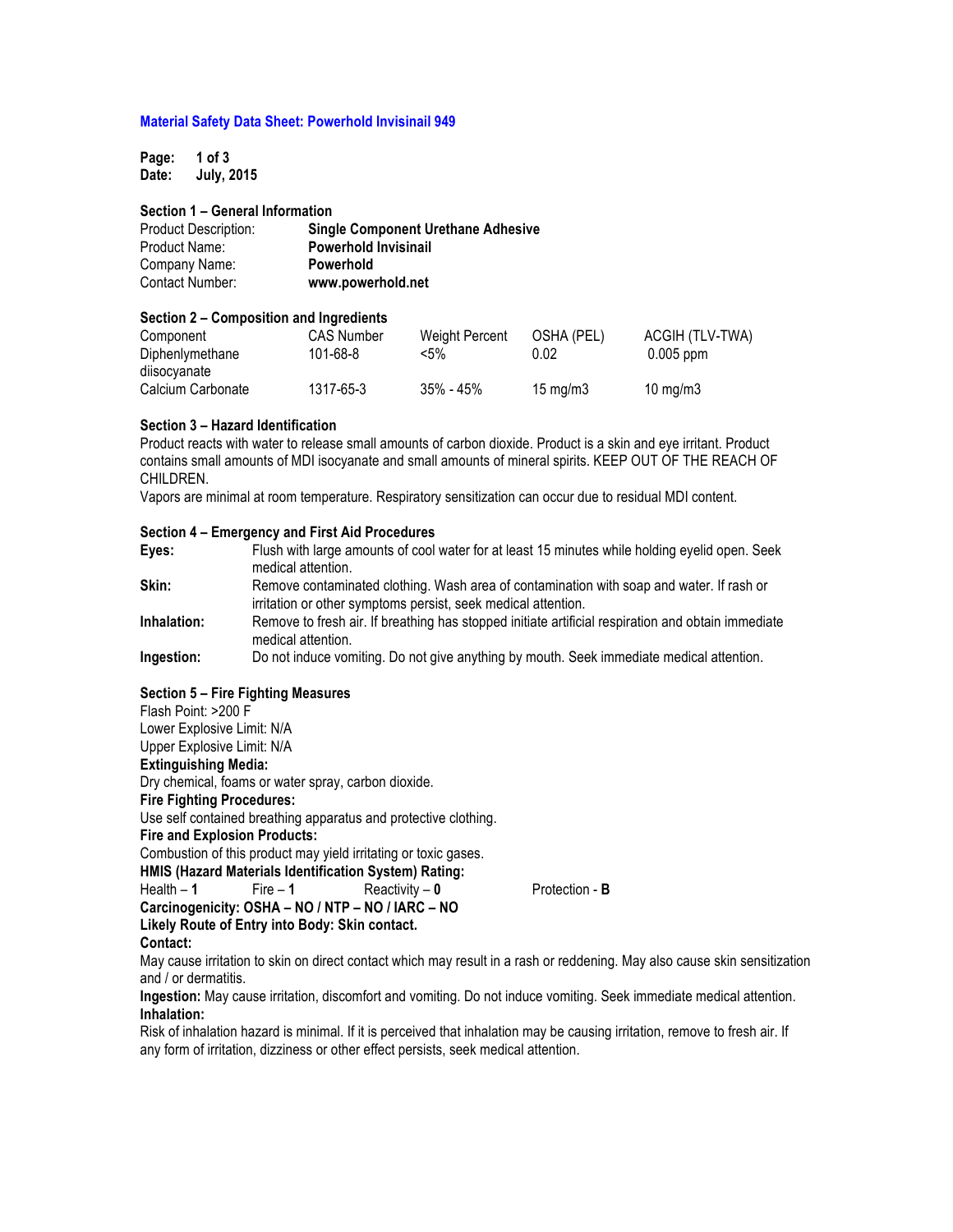#### **Material Safety Data Sheet: Powerhold Invisinail 949**

**Page: 2 of 3**

#### **Medical Conditions which May be Aggravated by Overexposure:**

Preexisting skin and respiratory conditions. Previously sensitized individuals may have allergic reactions.

# **Section 6 – Accidental Release Measures**

#### **Spill or Leak Clean Up Procedures:**

While utilizing correct protective equipment, place spilled material into an appropriate container.

#### **Waste Disposal:**

Dispose of material in accordance with local, state and federal regulations.

#### **Section 7 - Handling and Storage:**

Store this product in a cool dry area, out of direct sunlight. Store in a well ventilated area away from all sources of ignition. Avoid contact with skin and eyes.

#### **Section 8 – Exposure Controls and Personal Protection**

#### **Ventilation:**

Use in well ventilated areas only to maintain PEL / TLV levels below set exposure limits.

#### **Respiratory Protection:**

Due to the low V.O.C. nature of this product, respiratory protection is not normally required. However, if PEL / TLV levels may potentially be exceeded, use NIOSH / MSHA approved respirator.

#### **Eye Protection:**

Wear safety glasses or goggles as necessary to protect eyes.

#### **Skin Contact:**

Protective gloves are recommended in situations when direct skin contact is unavoidable (nitrile, rubber or better). **Other Protective Equipment:**

Use other types of equipment as needed to help minimize contact.

## **Section 9 – Physical and Chemical Properties**

Appearance and Odor: Beige / creamy liquid / low odor Solubility in Water: Insoluble Evaporation Rate (Compared to Butyl Acetate as 1.0): <1.0 Boiling Point: >300F pH: N/A Vapor Density (Air = 1.0): >1.0 Volatile Organic Content: <50.0 g/l Vapor Pressure: <1 mm Hg @ 75F / 24C Freezing Point: N/E

# **Section 10 – Stability and Reactivity Stability:** Stable.<br> **Conditions to Avoid:** Exposure Exposure

**Materials to Avoid Contact with:** Alcohols, acids, amines, water.

Exposure to water will cure material. Long term exposure to elevated temperatures will increase viscosity of material. **Hazardous Decomposition products:** Oxides of nitrogen and carbon, hydrocarbons, hydrogen cyanide.